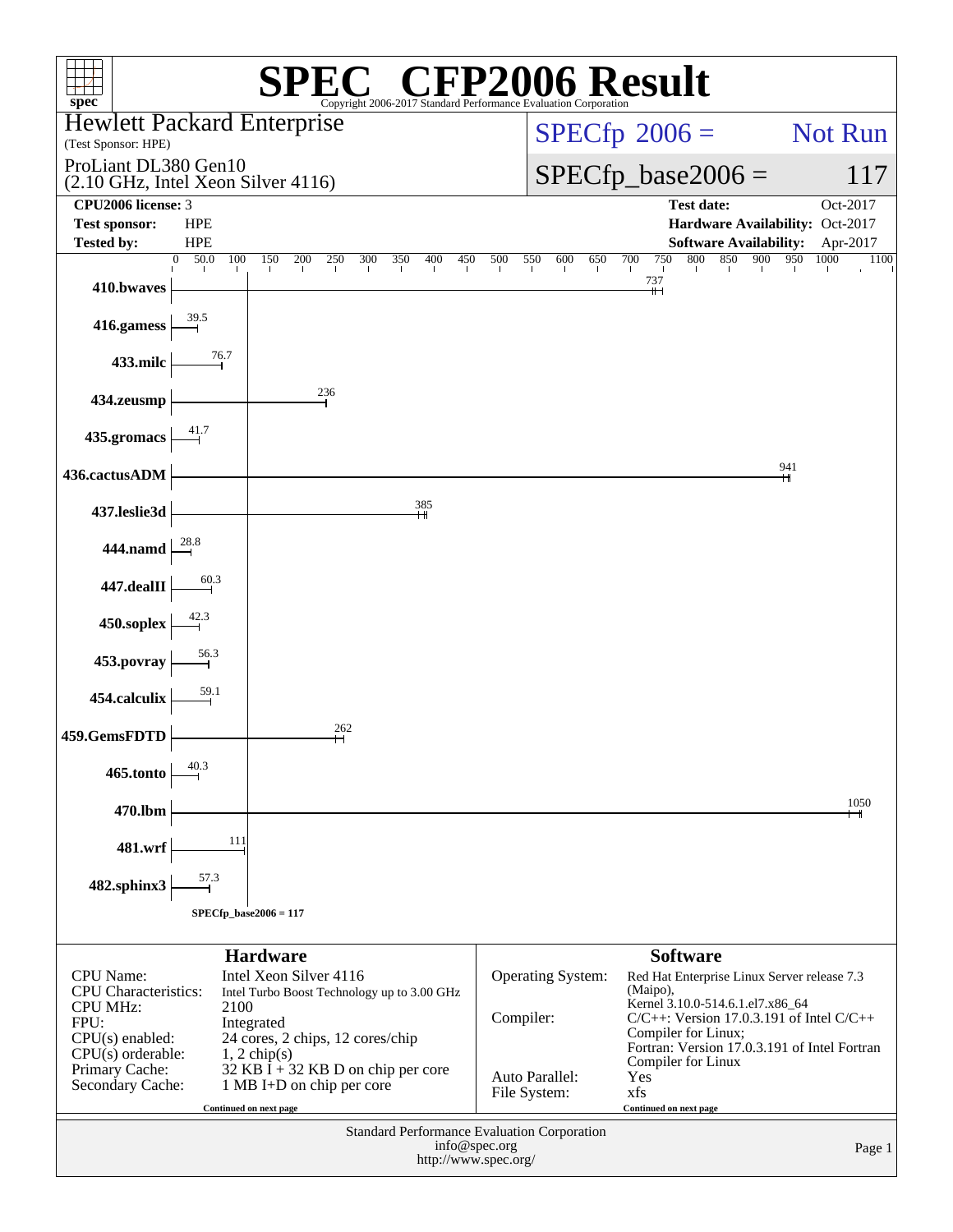### Hewlett Packard Enterprise

(Test Sponsor: HPE)

### ProLiant DL380 Gen10

(2.10 GHz, Intel Xeon Silver 4116)

### $SPECTp2006 =$  Not Run

[System State:](http://www.spec.org/auto/cpu2006/Docs/result-fields.html#SystemState) Run level 3 (multi-user)<br>Base Pointers: 64-bit

[Peak Pointers:](http://www.spec.org/auto/cpu2006/Docs/result-fields.html#PeakPointers) Not Applicable

[Other Software:](http://www.spec.org/auto/cpu2006/Docs/result-fields.html#OtherSoftware) None

[Base Pointers:](http://www.spec.org/auto/cpu2006/Docs/result-fields.html#BasePointers)

### $SPECfp\_base2006 = 117$

**[CPU2006 license:](http://www.spec.org/auto/cpu2006/Docs/result-fields.html#CPU2006license)** 3 **[Test date:](http://www.spec.org/auto/cpu2006/Docs/result-fields.html#Testdate)** Oct-2017

**[Test sponsor:](http://www.spec.org/auto/cpu2006/Docs/result-fields.html#Testsponsor)** HPE **[Hardware Availability:](http://www.spec.org/auto/cpu2006/Docs/result-fields.html#HardwareAvailability)** Oct-2017

### **[Tested by:](http://www.spec.org/auto/cpu2006/Docs/result-fields.html#Testedby)** HPE **[Software Availability:](http://www.spec.org/auto/cpu2006/Docs/result-fields.html#SoftwareAvailability)** Apr-2017 [L3 Cache:](http://www.spec.org/auto/cpu2006/Docs/result-fields.html#L3Cache) 16.5 MB I+D on chip per chip<br>Other Cache: None [Other Cache:](http://www.spec.org/auto/cpu2006/Docs/result-fields.html#OtherCache) [Memory:](http://www.spec.org/auto/cpu2006/Docs/result-fields.html#Memory) 192 GB (24 x 8 GB 2Rx8 PC4-2666V-R, running at 2400) [Disk Subsystem:](http://www.spec.org/auto/cpu2006/Docs/result-fields.html#DiskSubsystem) 1 x 960 GB SATA SSD, RAID 0<br>Other Hardware: None [Other Hardware:](http://www.spec.org/auto/cpu2006/Docs/result-fields.html#OtherHardware)

| <b>Results Table</b> |                |       |                |       |                |             |                |              |                |              |                |              |
|----------------------|----------------|-------|----------------|-------|----------------|-------------|----------------|--------------|----------------|--------------|----------------|--------------|
|                      |                |       | <b>Base</b>    |       |                | <b>Peak</b> |                |              |                |              |                |              |
| <b>Benchmark</b>     | <b>Seconds</b> | Ratio | <b>Seconds</b> | Ratio | <b>Seconds</b> | Ratio       | <b>Seconds</b> | <b>Ratio</b> | <b>Seconds</b> | <b>Ratio</b> | <b>Seconds</b> | <b>Ratio</b> |
| 410.bwayes           | 18.5           | 733   | 18.4           | 737   | 18.2           | 748         |                |              |                |              |                |              |
| 416.gamess           | 495            | 39.6  | 495            | 39.5  | 496            | 39.5        |                |              |                |              |                |              |
| 433.milc             | 119            | 77.1  | 120            | 76.7  | 121            | 75.6        |                |              |                |              |                |              |
| 434.zeusmp           | 38.5           | 237   | 38.6           | 235   | 38.5           | 236         |                |              |                |              |                |              |
| 435.gromacs          | 171            | 41.8  | 171            | 41.7  | 171            | 41.7        |                |              |                |              |                |              |
| 436.cactusADM        | 12.7           | 942   | 12.7           | 941   | 12.8           | 933         |                |              |                |              |                |              |
| 437.leslie3d         | 25.0           | 376   | 24.4           | 385   | 24.2           | 389         |                |              |                |              |                |              |
| 444.namd             | 278            | 28.8  | 278            | 28.8  | 278            | 28.9        |                |              |                |              |                |              |
| 447.dealII           | 190            | 60.2  | 190            | 60.3  | 188            | 60.7        |                |              |                |              |                |              |
| 450.soplex           | <u>197</u>     | 42.3  | 197            | 42.4  | 197            | 42.3        |                |              |                |              |                |              |
| 453.povray           | 94.5           | 56.3  | 94.4           | 56.3  | 95.7           | 55.6        |                |              |                |              |                |              |
| 454.calculix         | 140            | 59.1  | 140            | 59.1  | 140            | 59.0        |                |              |                |              |                |              |
| 459.GemsFDTD         | 40.5           | 262   | 40.4           | 262   | 42.4           | 250         |                |              |                |              |                |              |
| 465.tonto            | 242            | 40.7  | 244            | 40.3  | 245            | 40.2        |                |              |                |              |                |              |
| 470.1bm              | 13.1           | 1050  | 13.1           | 1050  | 13.3           | 1030        |                |              |                |              |                |              |
| 481.wrf              | 101            | 111   | 101            | 111   | 101            | 111         |                |              |                |              |                |              |
| 482.sphinx3          | 341            | 57.2  | 340            | 57.3  | 338            | 57.6        |                |              |                |              |                |              |

Results appear in the [order in which they were run.](http://www.spec.org/auto/cpu2006/Docs/result-fields.html#RunOrder) Bold underlined text [indicates a median measurement.](http://www.spec.org/auto/cpu2006/Docs/result-fields.html#Median)

### **[Operating System Notes](http://www.spec.org/auto/cpu2006/Docs/result-fields.html#OperatingSystemNotes)**

 Stack size set to unlimited using "ulimit -s unlimited" Transparent Huge Pages enabled by default Filesystem page cache cleared with: shell invocation of 'sync; echo 3 > /proc/sys/vm/drop\_caches' prior to run irqbalance disabled with "systemctl stop irqbalance" tuned profile set wtih "tuned-adm profile throughput-performance"

### **[Platform Notes](http://www.spec.org/auto/cpu2006/Docs/result-fields.html#PlatformNotes)**

 BIOS Configuration: Intel Hyperthreading set to Disabled Thermal Configuration set to Maximum Cooling Memory Patrol Scrubbing set to Disabled Continued on next page

> Standard Performance Evaluation Corporation [info@spec.org](mailto:info@spec.org) <http://www.spec.org/>

Page 2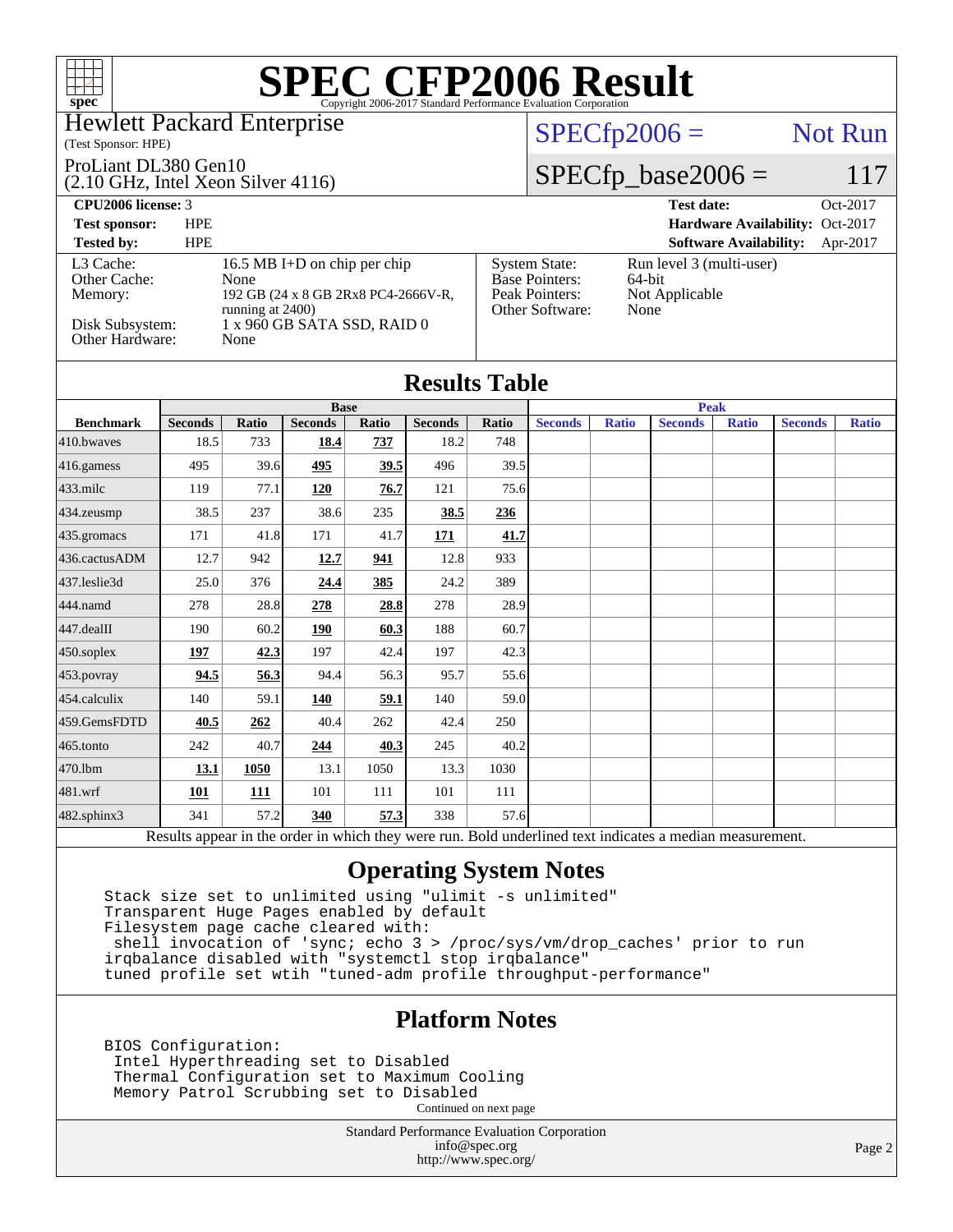

Hewlett Packard Enterprise

(Test Sponsor: HPE)

 $SPECfp2006 =$  Not Run

(2.10 GHz, Intel Xeon Silver 4116) ProLiant DL380 Gen10

 $SPECfp\_base2006 = 117$ 

**[CPU2006 license:](http://www.spec.org/auto/cpu2006/Docs/result-fields.html#CPU2006license)** 3 **[Test date:](http://www.spec.org/auto/cpu2006/Docs/result-fields.html#Testdate)** Oct-2017 **[Test sponsor:](http://www.spec.org/auto/cpu2006/Docs/result-fields.html#Testsponsor)** HPE **[Hardware Availability:](http://www.spec.org/auto/cpu2006/Docs/result-fields.html#HardwareAvailability)** Oct-2017 **[Tested by:](http://www.spec.org/auto/cpu2006/Docs/result-fields.html#Testedby)** HPE **[Software Availability:](http://www.spec.org/auto/cpu2006/Docs/result-fields.html#SoftwareAvailability)** Apr-2017

### **[Platform Notes \(Continued\)](http://www.spec.org/auto/cpu2006/Docs/result-fields.html#PlatformNotes)**

Standard Performance Evaluation Corporation [info@spec.org](mailto:info@spec.org) LLC Prefetcher set to Enabled LLC Dead Line Allocation set to Disabled Workload Pofile set to General Peak Frequency Compute Energy/Performance Bias set to Maximum Performance Uncore Frequency Scaling set to Auto Workload Pofile set to Custom NUMA Group Size Optimization set to Flat Sysinfo program /cpu2006/config/sysinfo.rev6993 Revision 6993 of 2015-11-06 (b5e8d4b4eb51ed28d7f98696cbe290c1) running on DL380-sys2-RHEL73 Mon Oct 16 00:15:04 2017 This section contains SUT (System Under Test) info as seen by some common utilities. To remove or add to this section, see: <http://www.spec.org/cpu2006/Docs/config.html#sysinfo> From /proc/cpuinfo model name : Intel(R) Xeon(R) Silver 4116 CPU @ 2.10GHz 2 "physical id"s (chips) 24 "processors" cores, siblings (Caution: counting these is hw and system dependent. The following excerpts from /proc/cpuinfo might not be reliable. Use with caution.) cpu cores : 12 siblings : 12 physical 0: cores 0 1 2 3 4 5 8 9 10 11 12 13 physical 1: cores 0 1 2 3 4 5 8 9 10 11 12 13 cache size : 16896 KB From /proc/meminfo MemTotal: 197573772 kB HugePages\_Total: 0<br>Hugepagesize: 2048 kB Hugepagesize: From /etc/\*release\* /etc/\*version\* os-release: NAME="Red Hat Enterprise Linux Server" VERSION="7.3 (Maipo)" ID="rhel" ID\_LIKE="fedora" VERSION\_ID="7.3" PRETTY\_NAME="Red Hat Enterprise Linux Server 7.3 (Maipo)" ANSI\_COLOR="0;31" CPE\_NAME="cpe:/o:redhat:enterprise\_linux:7.3:GA:server" redhat-release: Red Hat Enterprise Linux Server release 7.3 (Maipo) system-release: Red Hat Enterprise Linux Server release 7.3 (Maipo) system-release-cpe: cpe:/o:redhat:enterprise\_linux:7.3:ga:server uname -a: Linux DL380-sys2-RHEL73 3.10.0-514.6.1.el7.x86\_64 #1 SMP Sat Dec 10 11:15:38 EST 2016 x86\_64 x86\_64 x86\_64 GNU/Linux Continued on next page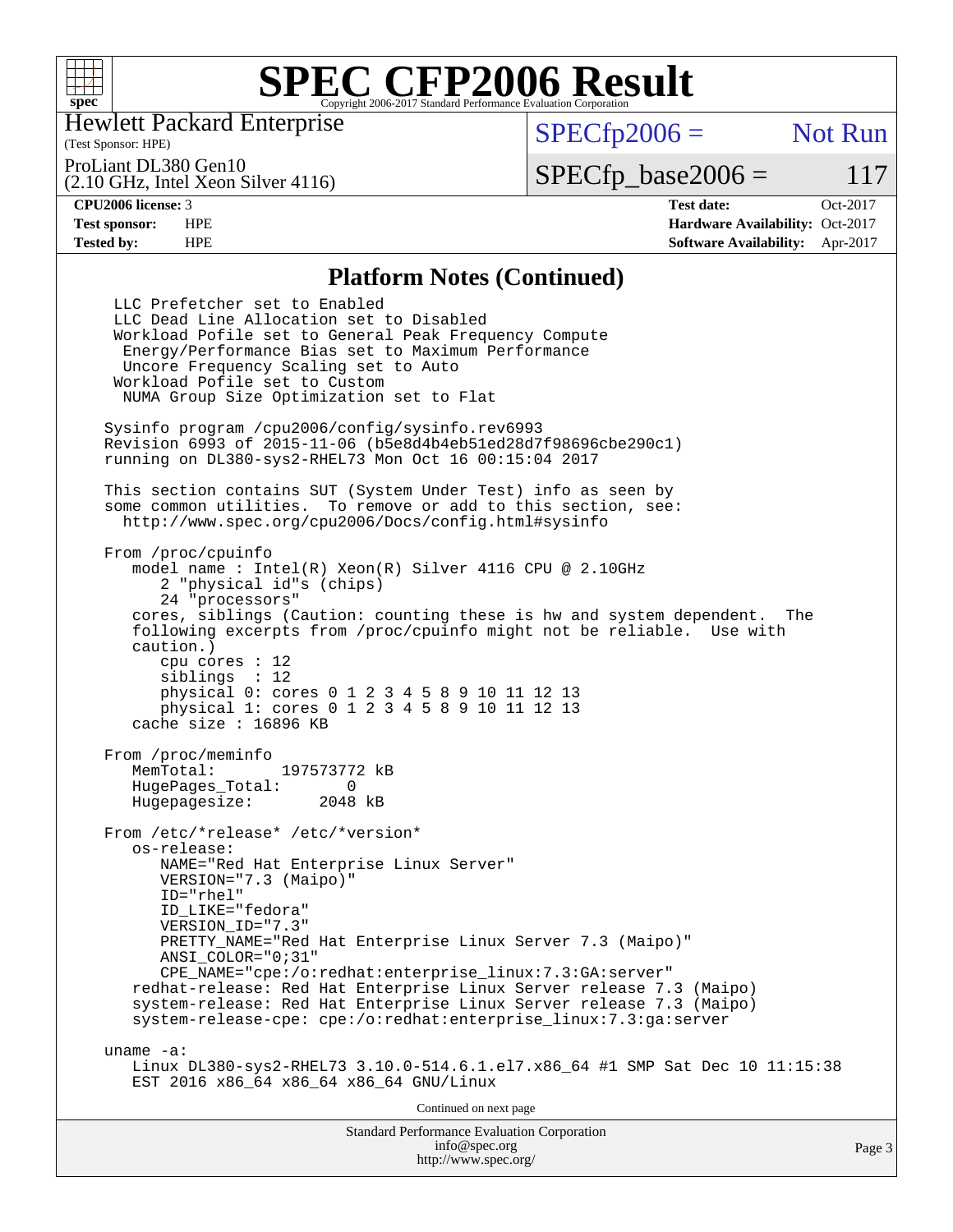

Hewlett Packard Enterprise

(Test Sponsor: HPE)

 $SPECTp2006 =$  Not Run

 $SPECfp\_base2006 = 117$ 

(2.10 GHz, Intel Xeon Silver 4116) ProLiant DL380 Gen10

**[CPU2006 license:](http://www.spec.org/auto/cpu2006/Docs/result-fields.html#CPU2006license)** 3 **[Test date:](http://www.spec.org/auto/cpu2006/Docs/result-fields.html#Testdate)** Oct-2017 **[Test sponsor:](http://www.spec.org/auto/cpu2006/Docs/result-fields.html#Testsponsor)** HPE **[Hardware Availability:](http://www.spec.org/auto/cpu2006/Docs/result-fields.html#HardwareAvailability)** Oct-2017 **[Tested by:](http://www.spec.org/auto/cpu2006/Docs/result-fields.html#Testedby)** HPE **[Software Availability:](http://www.spec.org/auto/cpu2006/Docs/result-fields.html#SoftwareAvailability)** Apr-2017

### **[Platform Notes \(Continued\)](http://www.spec.org/auto/cpu2006/Docs/result-fields.html#PlatformNotes)**

run-level 3 Oct 15 15:26

 SPEC is set to: /cpu2006 Filesystem Type Size Used Avail Use% Mounted on<br>
/dev/sda4 xfs 889G 51G 839G 6% / 51G 839G 6% / Additional information from dmidecode:

 Warning: Use caution when you interpret this section. The 'dmidecode' program reads system data which is "intended to allow hardware to be accurately determined", but the intent may not be met, as there are frequent changes to hardware, firmware, and the "DMTF SMBIOS" standard.

 BIOS HPE U30 09/29/2017 Memory: 24x UNKNOWN NOT AVAILABLE 8 GB 2 rank 2666 MHz, configured at 2400 MHz

(End of data from sysinfo program)

### **[General Notes](http://www.spec.org/auto/cpu2006/Docs/result-fields.html#GeneralNotes)**

Environment variables set by runspec before the start of the run: KMP\_AFFINITY = "granularity=core,compact" LD\_LIBRARY\_PATH = "/cpu2006/lib/ia32:/cpu2006/lib/intel64:/cpu2006/sh10.2" OMP\_NUM\_THREADS = "24"

 Binaries compiled on a system with 1x Intel Core i7-4790 CPU + 32GB RAM memory using Redhat Enterprise Linux 7.2

## **[Base Compiler Invocation](http://www.spec.org/auto/cpu2006/Docs/result-fields.html#BaseCompilerInvocation)**

[C benchmarks](http://www.spec.org/auto/cpu2006/Docs/result-fields.html#Cbenchmarks):  $\text{icc}$   $-\text{m64}$ 

[C++ benchmarks:](http://www.spec.org/auto/cpu2006/Docs/result-fields.html#CXXbenchmarks) [icpc -m64](http://www.spec.org/cpu2006/results/res2017q4/cpu2006-20171017-50351.flags.html#user_CXXbase_intel_icpc_64bit_fc66a5337ce925472a5c54ad6a0de310)

[Fortran benchmarks](http://www.spec.org/auto/cpu2006/Docs/result-fields.html#Fortranbenchmarks): [ifort -m64](http://www.spec.org/cpu2006/results/res2017q4/cpu2006-20171017-50351.flags.html#user_FCbase_intel_ifort_64bit_ee9d0fb25645d0210d97eb0527dcc06e)

[Benchmarks using both Fortran and C](http://www.spec.org/auto/cpu2006/Docs/result-fields.html#BenchmarksusingbothFortranandC): [icc -m64](http://www.spec.org/cpu2006/results/res2017q4/cpu2006-20171017-50351.flags.html#user_CC_FCbase_intel_icc_64bit_bda6cc9af1fdbb0edc3795bac97ada53) [ifort -m64](http://www.spec.org/cpu2006/results/res2017q4/cpu2006-20171017-50351.flags.html#user_CC_FCbase_intel_ifort_64bit_ee9d0fb25645d0210d97eb0527dcc06e)

## **[Base Portability Flags](http://www.spec.org/auto/cpu2006/Docs/result-fields.html#BasePortabilityFlags)**

 410.bwaves: [-DSPEC\\_CPU\\_LP64](http://www.spec.org/cpu2006/results/res2017q4/cpu2006-20171017-50351.flags.html#suite_basePORTABILITY410_bwaves_DSPEC_CPU_LP64) 416.gamess: [-DSPEC\\_CPU\\_LP64](http://www.spec.org/cpu2006/results/res2017q4/cpu2006-20171017-50351.flags.html#suite_basePORTABILITY416_gamess_DSPEC_CPU_LP64)

Continued on next page

Standard Performance Evaluation Corporation [info@spec.org](mailto:info@spec.org) <http://www.spec.org/>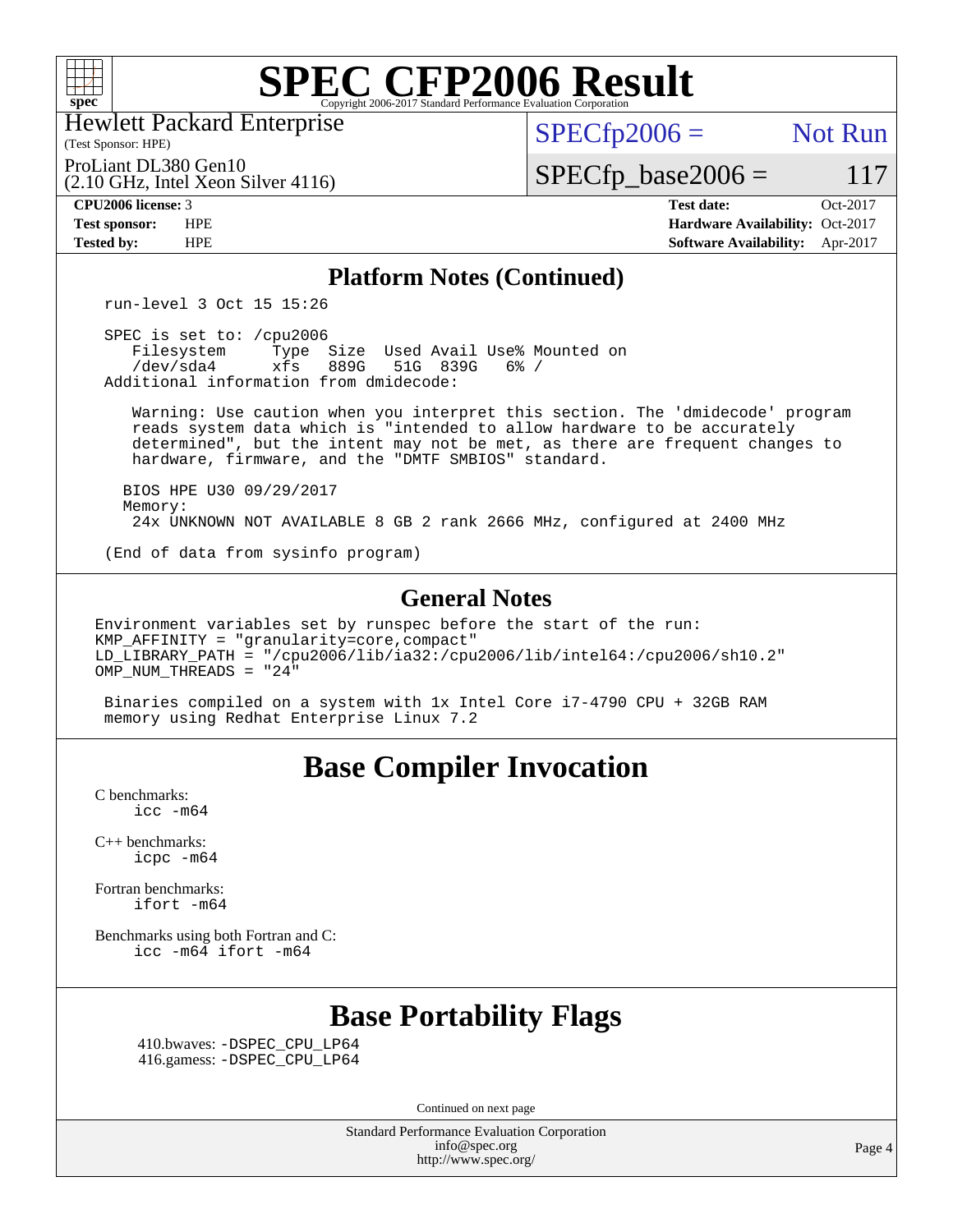

Hewlett Packard Enterprise

(2.10 GHz, Intel Xeon Silver 4116)

(Test Sponsor: HPE)

ProLiant DL380 Gen10

 $SPECfp2006 =$  Not Run

 $SPECTp\_base2006 = 117$ 

**[CPU2006 license:](http://www.spec.org/auto/cpu2006/Docs/result-fields.html#CPU2006license)** 3 **[Test date:](http://www.spec.org/auto/cpu2006/Docs/result-fields.html#Testdate)** Oct-2017 **[Test sponsor:](http://www.spec.org/auto/cpu2006/Docs/result-fields.html#Testsponsor)** HPE **[Hardware Availability:](http://www.spec.org/auto/cpu2006/Docs/result-fields.html#HardwareAvailability)** Oct-2017 **[Tested by:](http://www.spec.org/auto/cpu2006/Docs/result-fields.html#Testedby)** HPE **[Software Availability:](http://www.spec.org/auto/cpu2006/Docs/result-fields.html#SoftwareAvailability)** Apr-2017

## **[Base Portability Flags \(Continued\)](http://www.spec.org/auto/cpu2006/Docs/result-fields.html#BasePortabilityFlags)**

| 433.milc: -DSPEC_CPU_LP64<br>434.zeusmp: -DSPEC CPU LP64<br>435.gromacs: -DSPEC_CPU_LP64 -nofor_main<br>436.cactusADM: -DSPEC_CPU_LP64 -nofor_main<br>437.leslie3d: -DSPEC_CPU_LP64<br>444.namd: -DSPEC CPU LP64<br>447.dealII: -DSPEC_CPU_LP64<br>450.soplex: -DSPEC_CPU_LP64<br>453.povray: -DSPEC CPU LP64 |
|---------------------------------------------------------------------------------------------------------------------------------------------------------------------------------------------------------------------------------------------------------------------------------------------------------------|
| 454.calculix: -DSPEC CPU LP64 -nofor main<br>459.GemsFDTD: -DSPEC_CPU_LP64<br>465.tonto: - DSPEC_CPU_LP64<br>470.1bm: -DSPEC CPU LP64                                                                                                                                                                         |
| 481.wrf:-DSPEC_CPU_LP64 -DSPEC_CPU_CASE_FLAG -DSPEC_CPU_LINUX<br>482.sphinx3: -DSPEC_CPU_LP64                                                                                                                                                                                                                 |
| <b>Base Optimization Flags</b>                                                                                                                                                                                                                                                                                |
| C benchmarks:<br>-xCORE-AVX2 -ipo -03 -no-prec-div -parallel -qopt-prefetch                                                                                                                                                                                                                                   |
| $C_{++}$ benchmarks:<br>-xCORE-AVX2 -ipo -03 -no-prec-div -qopt-prefetch                                                                                                                                                                                                                                      |
| Fortran benchmarks:<br>-xCORE-AVX2 -ipo -03 -no-prec-div -parallel -qopt-prefetch                                                                                                                                                                                                                             |
| Benchmarks using both Fortran and C:<br>-xCORE-AVX2 -ipo -03 -no-prec-div -parallel -qopt-prefetch                                                                                                                                                                                                            |
| The flags files that were used to format this result can be browsed at<br>http://www.spec.org/cpu2006/flags/Intel-ic17.0-official-linux64-revF.html<br>http://www.spec.org/cpu2006/flags/HPE-Platform-Flags-Intel-V1.2-SKX-revD.html                                                                          |
| You can also download the XML flags sources by saving the following links:<br>http://www.spec.org/cpu2006/flags/Intel-ic17.0-official-linux64-revF.xml<br>http://www.spec.org/cpu2006/flags/HPE-Platform-Flags-Intel-V1.2-SKX-revD.xml                                                                        |
|                                                                                                                                                                                                                                                                                                               |
|                                                                                                                                                                                                                                                                                                               |
|                                                                                                                                                                                                                                                                                                               |
|                                                                                                                                                                                                                                                                                                               |
|                                                                                                                                                                                                                                                                                                               |

Standard Performance Evaluation Corporation [info@spec.org](mailto:info@spec.org) <http://www.spec.org/>